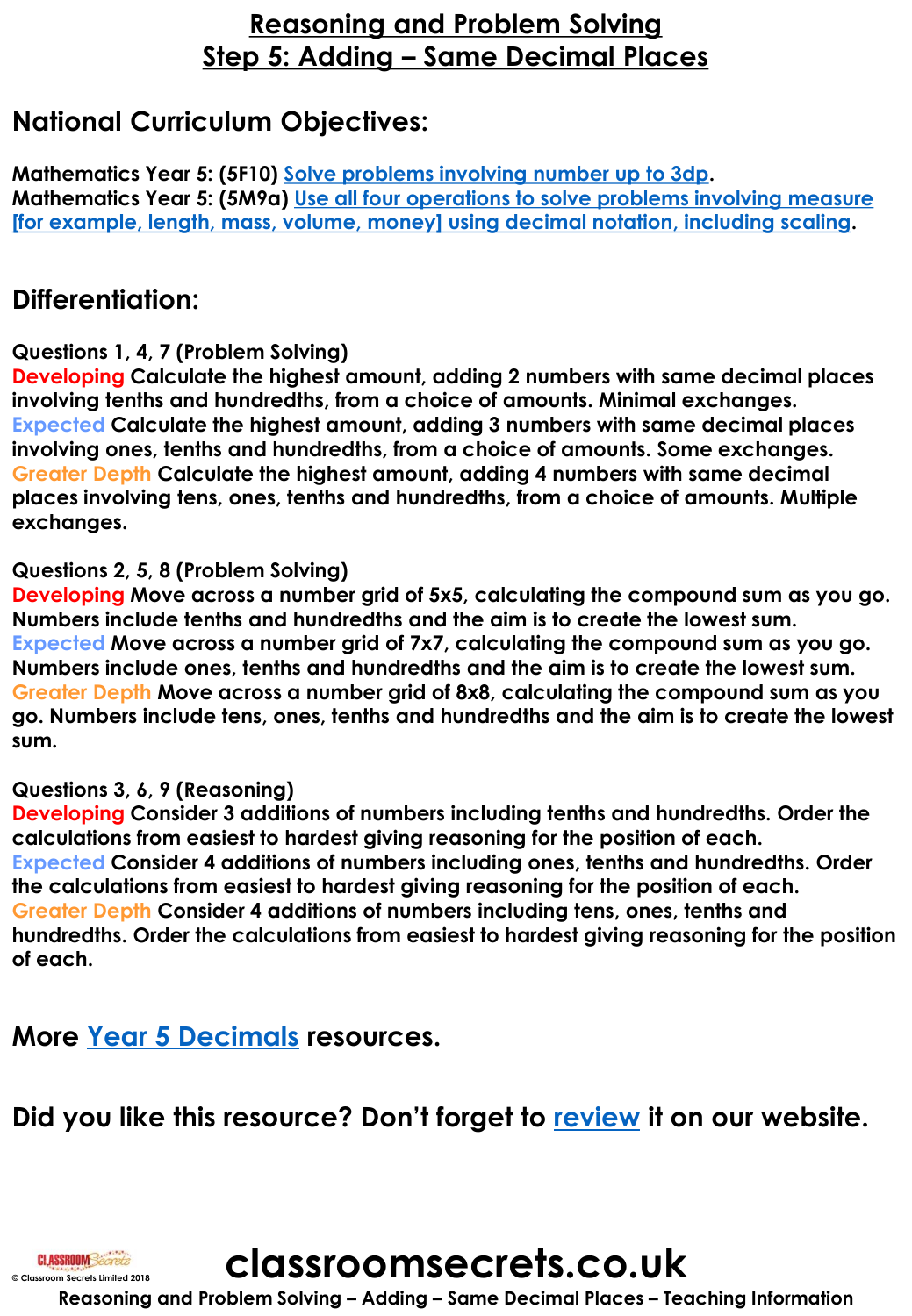|                                                                                                                                                                                    | <b>Adding - Same Decimal Places</b>                                                                                     |               |      |                                                                    |                                                                                                                                                                                    | <b>Adding - Same Decimal Places</b> |                                                                                                                         |      |               |      |      |      |    |
|------------------------------------------------------------------------------------------------------------------------------------------------------------------------------------|-------------------------------------------------------------------------------------------------------------------------|---------------|------|--------------------------------------------------------------------|------------------------------------------------------------------------------------------------------------------------------------------------------------------------------------|-------------------------------------|-------------------------------------------------------------------------------------------------------------------------|------|---------------|------|------|------|----|
| 1a. Johnny's parents have set up a<br>pocket money list for him.                                                                                                                   |                                                                                                                         |               |      |                                                                    |                                                                                                                                                                                    |                                     | 1b. Kelly's parents have set up a pocket<br>money list for her.                                                         |      |               |      |      |      |    |
| $\frac{1}{2}$                                                                                                                                                                      | <b>Wash up</b><br>£0.40<br><b>Dishwasher £0.50</b><br><b>Vacuuming £0.45</b><br>Bedroom £0.30<br><b>Gardening £0.40</b> |               |      |                                                                    |                                                                                                                                                                                    |                                     | <b>Wash up</b><br>£0.25<br><b>Dishwasher £0.35</b><br><b>Vacuuming £0.45</b><br>Bedroom £0.35<br><b>Gardening £0.45</b> |      |               |      |      |      |    |
| He has time to do 2 jobs.<br>What is the most money he can earn?                                                                                                                   |                                                                                                                         |               |      | She has time to do 2 jobs.<br>What is the most money she can earn? |                                                                                                                                                                                    |                                     |                                                                                                                         |      |               |      |      |      |    |
|                                                                                                                                                                                    |                                                                                                                         |               |      |                                                                    |                                                                                                                                                                                    | PS                                  |                                                                                                                         |      |               |      |      |      | PS |
| 2a. Move across the grid from left to right<br>adding each number as you go.<br>The aim is to end with the smallest<br>number possible.<br>You are not allowed to move diagonally! |                                                                                                                         |               |      |                                                                    | 2a. Move across the grid from left to right<br>adding each number as you go.<br>The aim is to end with the smallest<br>number possible.<br>You are not allowed to move diagonally! |                                     |                                                                                                                         |      |               |      |      |      |    |
|                                                                                                                                                                                    | 0.25                                                                                                                    | 0.05          | 0.38 | 0.01                                                               | 0.06                                                                                                                                                                               |                                     |                                                                                                                         | 0.04 | 0.03          | 0.5  | 0.02 | 0.04 |    |
| <b>Start</b>                                                                                                                                                                       | 0.12                                                                                                                    | 0.51          | 0.34 | 0.45                                                               | 0.14                                                                                                                                                                               |                                     |                                                                                                                         | 0.26 | 0.11          | 0.1  | 0.09 | 0.07 |    |
|                                                                                                                                                                                    | 0.5                                                                                                                     | 0.05          | 0.18 | 0.03                                                               | 0.03                                                                                                                                                                               |                                     |                                                                                                                         | 0.15 | 0.17          | 0.01 | 0.08 | 0.2  |    |
|                                                                                                                                                                                    | 0.02                                                                                                                    | 0.55          | 0.92 | 0.51                                                               | 0.74                                                                                                                                                                               |                                     | Start                                                                                                                   | 0.4  | 0.13          | 0.2  | 0.18 | 0.24 |    |
|                                                                                                                                                                                    | 0.62                                                                                                                    | 0.02          | 0.62 | 0.03                                                               | 0.04                                                                                                                                                                               | PS                                  |                                                                                                                         | 0.06 | 0.13          | 0.12 | 0.04 | 0.01 | PS |
| 3a. Order each addition from the easiest<br>to the trickiest to solve.                                                                                                             |                                                                                                                         |               |      |                                                                    |                                                                                                                                                                                    |                                     | 3b. Order each addition from the easiest<br>to the trickiest to solve.                                                  |      |               |      |      |      |    |
|                                                                                                                                                                                    |                                                                                                                         | $0.15 + 0.15$ |      |                                                                    |                                                                                                                                                                                    |                                     |                                                                                                                         |      | $0.36 + 0.3$  |      |      |      |    |
|                                                                                                                                                                                    |                                                                                                                         | $0.49 + 0.29$ |      |                                                                    |                                                                                                                                                                                    |                                     |                                                                                                                         |      | $0.91 + 0.09$ |      |      |      |    |
| $0.21 + 0.21$                                                                                                                                                                      |                                                                                                                         |               |      |                                                                    |                                                                                                                                                                                    | $0.06 + 0.23$                       |                                                                                                                         |      |               |      |      |      |    |
|                                                                                                                                                                                    | <b>Explain your choices.</b>                                                                                            |               |      |                                                                    | <b>Explain your choices.</b>                                                                                                                                                       |                                     |                                                                                                                         |      |               |      |      |      |    |
|                                                                                                                                                                                    |                                                                                                                         |               |      |                                                                    |                                                                                                                                                                                    | R                                   |                                                                                                                         |      |               |      |      |      |    |

**CLASSROOM** Secrets **© Classroom Secrets Limited 2018** **classroomsecrets.co.uk**

**Reasoning and Problem Solving – Adding – Same Decimal Places – Year 5 Developing**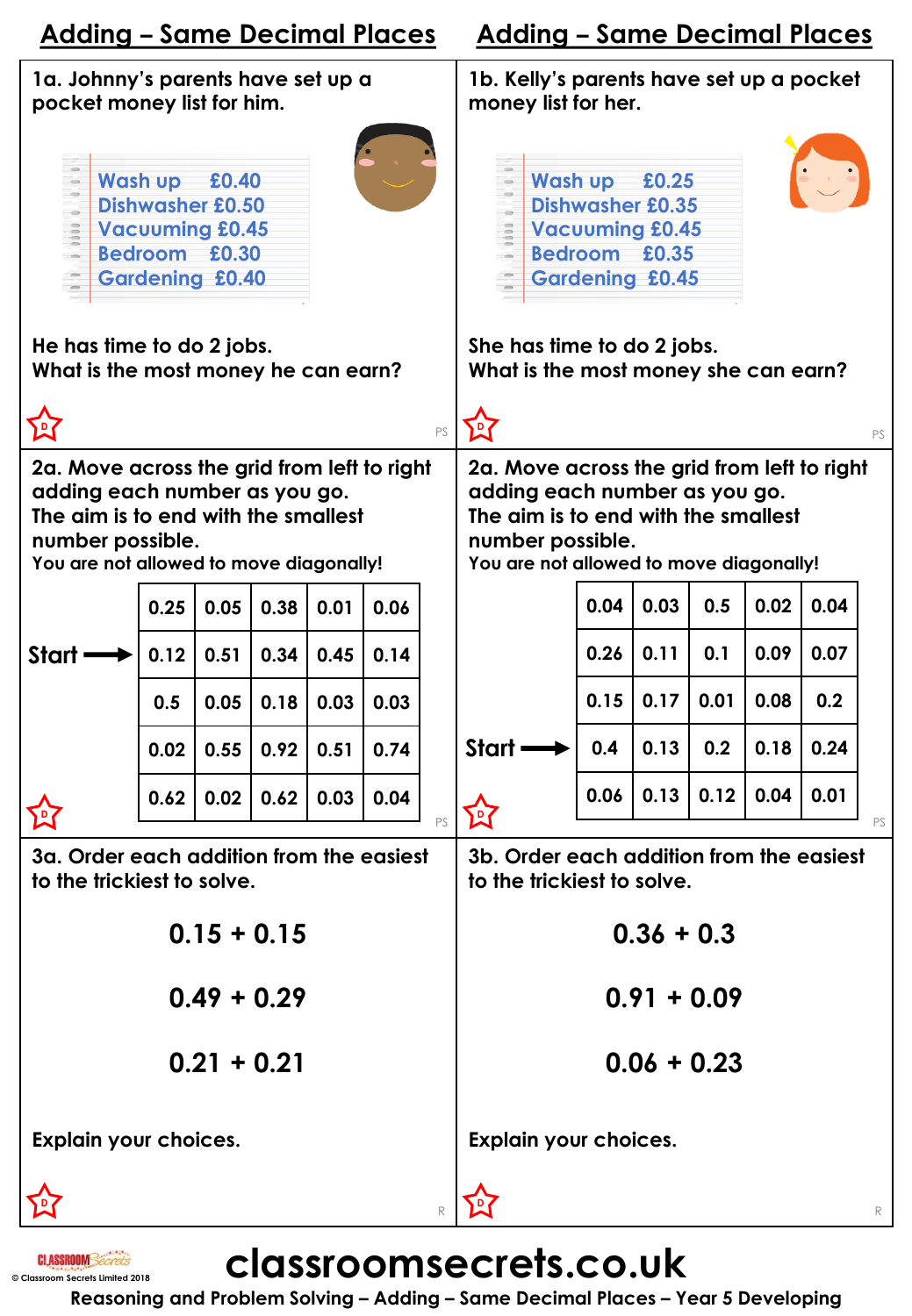|                                                                                                                                                                                    | <u> Adding – Same Decimal Places</u> |               |                                                                                                       |      |      |      |                                                                  | <u> Adding – Same Decimal Places</u>                                                                                                                                               |                                                                                                                         |      |      |               |               |      |      |      |    |
|------------------------------------------------------------------------------------------------------------------------------------------------------------------------------------|--------------------------------------|---------------|-------------------------------------------------------------------------------------------------------|------|------|------|------------------------------------------------------------------|------------------------------------------------------------------------------------------------------------------------------------------------------------------------------------|-------------------------------------------------------------------------------------------------------------------------|------|------|---------------|---------------|------|------|------|----|
| 4a. Bessie's parents have set up a pocket<br>money list for her.                                                                                                                   |                                      |               |                                                                                                       |      |      |      |                                                                  |                                                                                                                                                                                    | 4b. Geoff's parents have set up a pocket<br>money list for him.                                                         |      |      |               |               |      |      |      |    |
| 000<br>$\overline{a}$<br>$\frac{1}{2}$                                                                                                                                             | <b>Wash up</b>                       |               | £1.23<br><b>Dishwasher £0.37</b><br><b>Vacuuming £1.67</b><br>Bedroom £2.55<br><b>Gardening £6.72</b> |      |      |      |                                                                  |                                                                                                                                                                                    | <b>Wash up</b><br>£0.95<br><b>Dishwasher £0.75</b><br><b>Vacuuming £4.65</b><br>Bedroom £2.93<br><b>Gardening £7.25</b> |      |      |               |               |      |      |      |    |
| She has time to do 3 jobs.<br>What is the most money she can earn?                                                                                                                 |                                      |               |                                                                                                       |      |      |      | He has time to do 3 jobs.<br>What is the most money he can earn? |                                                                                                                                                                                    |                                                                                                                         |      |      |               |               |      |      |      |    |
| 国                                                                                                                                                                                  |                                      |               |                                                                                                       |      |      |      |                                                                  | PS                                                                                                                                                                                 |                                                                                                                         |      |      |               |               |      |      |      | PS |
| 5a. Move across the grid from left to right<br>adding each number as you go.<br>The aim is to end with the smallest<br>number possible.<br>You are not allowed to move diagonally! |                                      |               |                                                                                                       |      |      |      |                                                                  | 5a. Move across the grid from left to right<br>adding each number as you go.<br>The aim is to end with the smallest<br>number possible.<br>You are not allowed to move diagonally! |                                                                                                                         |      |      |               |               |      |      |      |    |
|                                                                                                                                                                                    | 1.23                                 | 2.03          | 1.42                                                                                                  | 3.01 | 6.95 | 4.03 | 9.96                                                             |                                                                                                                                                                                    |                                                                                                                         | 1.21 | 2.45 | 5.43          | 2.04          | 1.02 | 0.92 | 1.02 |    |
| <b>Start</b>                                                                                                                                                                       | 1.41                                 | 5.34          | 3.05                                                                                                  | 5.87 | 3.75 | 5.82 | 9.03                                                             |                                                                                                                                                                                    |                                                                                                                         | 1.41 | 3.64 | 4.32          | 3.98          | 4.03 | 3.09 | 5.53 |    |
|                                                                                                                                                                                    | 4.31                                 | 3.45          | 1.99                                                                                                  | 4.89 | 7.35 | 5.35 | 1.03                                                             |                                                                                                                                                                                    |                                                                                                                         | 4.31 | 3.97 | 3.01          | 2.04          | 0.93 | 2.03 | 2.3  |    |
|                                                                                                                                                                                    | 4.45                                 | 9.97          | 2.58                                                                                                  | 0.23 | 1.02 | 4.07 | 2.45                                                             |                                                                                                                                                                                    | Start                                                                                                                   | 2.42 | 2.01 | 2.96          | 2.15          | 1.73 | 1.04 | 4.08 |    |
|                                                                                                                                                                                    | 1.01                                 | 5.1           | 0.94                                                                                                  | 3.89 | 0.01 | 3.96 | 2.31                                                             |                                                                                                                                                                                    |                                                                                                                         | 6.03 | 1.02 | 0.91          | 1.02          | 4.98 | 0.08 | 3.04 |    |
|                                                                                                                                                                                    | 2.04                                 | 2.09          | 3.65                                                                                                  | 2.79 | 2.09 | 5.92 | 1.41                                                             |                                                                                                                                                                                    |                                                                                                                         | 2.03 | 3.02 | 2.33          | 1.99          | 5.32 | 1.24 | 1.32 |    |
| ۱Ę۱                                                                                                                                                                                |                                      | $8.96$   9.01 | 2.4                                                                                                   | 3.00 | 3.02 | 3.94 | 1.23                                                             | PS                                                                                                                                                                                 | 国                                                                                                                       | 7.93 |      | $1.03$   3.12 | 4.29          | 0.74 | 4.01 | 0.91 | PS |
| 6a. Order each addition from the easiest<br>to the trickiest to solve.                                                                                                             |                                      |               |                                                                                                       |      |      |      |                                                                  |                                                                                                                                                                                    | 6b. Order each addition from the easiest<br>to the trickiest to solve.                                                  |      |      |               |               |      |      |      |    |
|                                                                                                                                                                                    |                                      |               | $9.17 + 0.97$                                                                                         |      |      |      |                                                                  |                                                                                                                                                                                    |                                                                                                                         |      |      |               | $4.44 + 2.22$ |      |      |      |    |
|                                                                                                                                                                                    |                                      |               | $0.05 + 4.25$                                                                                         |      |      |      |                                                                  |                                                                                                                                                                                    |                                                                                                                         |      |      |               | $0.33 + 0.77$ |      |      |      |    |
|                                                                                                                                                                                    |                                      |               | $2.65 + 9.65$                                                                                         |      |      |      |                                                                  |                                                                                                                                                                                    |                                                                                                                         |      |      |               | $0.09 + 1.11$ |      |      |      |    |
|                                                                                                                                                                                    | $4.12 + 1.24$                        |               |                                                                                                       |      |      |      |                                                                  |                                                                                                                                                                                    |                                                                                                                         |      |      | $4.32 + 6.78$ |               |      |      |      |    |
|                                                                                                                                                                                    | <b>Explain your choices.</b>         |               |                                                                                                       |      |      |      | <b>Explain your choices.</b>                                     |                                                                                                                                                                                    |                                                                                                                         |      |      |               |               |      |      |      |    |
|                                                                                                                                                                                    |                                      |               |                                                                                                       |      |      |      |                                                                  | R                                                                                                                                                                                  |                                                                                                                         |      |      |               |               |      |      |      | R  |

**CLASSROOM** Secrets **© Classroom Secrets Limited 2018** **classroomsecrets.co.uk**

**Reasoning and Problem Solving – Adding – Same Decimal Places – Year 5 Expected**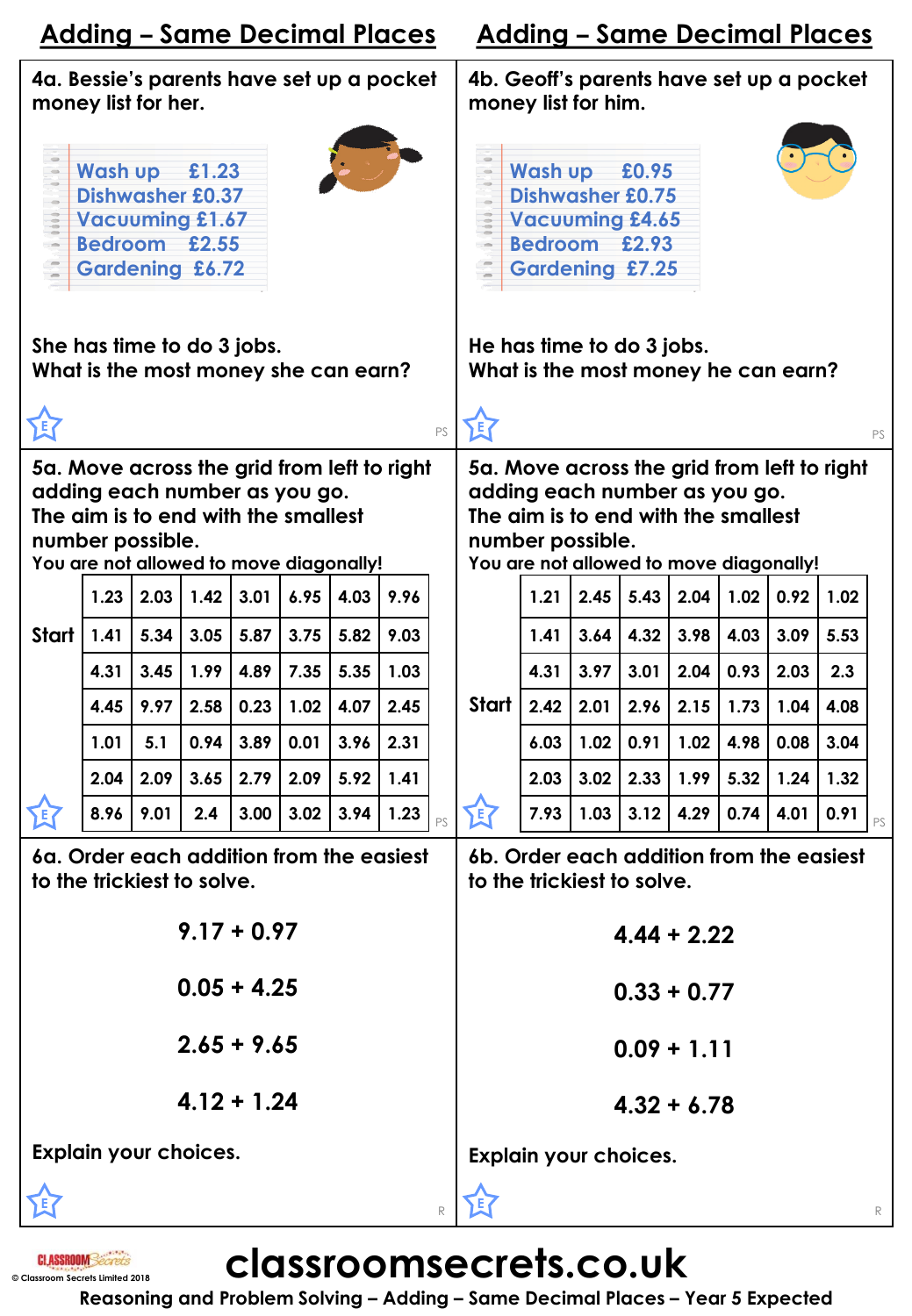|                                                                                                                                                                                    | <u> Adding – Same Decimal Places</u>                                                                                                                                     |  |                                                                        |                 |  |      |                                                     | <b>Adding - Same Decimal Places</b> |                           |                                                                                       |                                                                                                                                                                |                |                            |  |                                                            |      |     |                    |    |
|------------------------------------------------------------------------------------------------------------------------------------------------------------------------------------|--------------------------------------------------------------------------------------------------------------------------------------------------------------------------|--|------------------------------------------------------------------------|-----------------|--|------|-----------------------------------------------------|-------------------------------------|---------------------------|---------------------------------------------------------------------------------------|----------------------------------------------------------------------------------------------------------------------------------------------------------------|----------------|----------------------------|--|------------------------------------------------------------|------|-----|--------------------|----|
|                                                                                                                                                                                    |                                                                                                                                                                          |  | 7a. Robyn's parents have set up a pocket<br>money list for her.        |                 |  |      |                                                     |                                     |                           |                                                                                       |                                                                                                                                                                |                | money list for him.        |  | 7b. Josh's parents have set up a pocket                    |      |     |                    |    |
|                                                                                                                                                                                    | Wash up £1.69<br>6<br><b>Dishwasher £0.67</b><br><b>Vacuuming £3.15</b><br>Bedroom £6.53<br><b>Gardening £7.95</b><br>$\equiv$<br>$\equiv$<br>She has time to do 4 jobs. |  |                                                                        |                 |  |      | $\frac{1}{2}$<br>$\frac{1}{2}$<br>$\cdot$<br>$\sim$ |                                     | Wash up                   | Dishwasher £1.75<br><b>Vacuuming £3.15</b><br>Bedroom £7.50<br><b>Gardening £7.25</b> | £2.35                                                                                                                                                          |                |                            |  |                                                            |      |     |                    |    |
|                                                                                                                                                                                    | What is the most money she can earn?                                                                                                                                     |  |                                                                        |                 |  |      |                                                     |                                     | He has time to do 4 jobs. |                                                                                       | What is the most money he can earn?                                                                                                                            |                |                            |  |                                                            |      |     |                    |    |
|                                                                                                                                                                                    |                                                                                                                                                                          |  |                                                                        |                 |  |      |                                                     |                                     | PS                        |                                                                                       |                                                                                                                                                                |                |                            |  |                                                            |      |     |                    | PS |
| 8a. Move across the grid from left to right<br>adding each number as you go.<br>The aim is to end with the smallest<br>number possible.<br>You are not allowed to move diagonally! |                                                                                                                                                                          |  |                                                                        |                 |  |      |                                                     |                                     | number possible.          |                                                                                       | 8a. Move across the grid from left to right<br>adding each number as you go.<br>The aim is to end with the smallest<br>You are not allowed to move diagonally! |                |                            |  |                                                            |      |     |                    |    |
|                                                                                                                                                                                    |                                                                                                                                                                          |  | 10.32 10.34 20.45 12.01 2.13                                           |                 |  | 5.76 | 5.01                                                | 5.14                                |                           |                                                                                       | 0.13                                                                                                                                                           |                |                            |  | $5.93$   16.65   12.31   41.23   1.75                      |      |     | $8.04$   11.34     |    |
|                                                                                                                                                                                    |                                                                                                                                                                          |  | 13.01 10.98 20.62 12.02 3.12                                           |                 |  | 5.67 | 2.02                                                | 5.13                                |                           | Start                                                                                 | 0.33                                                                                                                                                           |                |                            |  | $0.05$   14.42   12.56   47.12   1.97                      |      |     | $2.95$   11.43     |    |
|                                                                                                                                                                                    |                                                                                                                                                                          |  | 14.36 10.32 20.78 13.03 1.23                                           |                 |  | 4.87 | 0.04                                                | 5.15                                |                           |                                                                                       | 0.03                                                                                                                                                           |                |                            |  | $0.43$   15.81   13.89   43.67                             | 1.87 |     | 5.86 21.23         |    |
|                                                                                                                                                                                    |                                                                                                                                                                          |  | 13.46   10.45   20.23   10.99   4.32                                   |                 |  | 6.57 | 2.11                                                | 2.17                                |                           |                                                                                       | 1.04                                                                                                                                                           |                |                            |  | $0.05$   14.33   11.19   41.21                             | 1.18 |     | $6.57$ 21.16       |    |
|                                                                                                                                                                                    |                                                                                                                                                                          |  | 15.23 10.34 20.87 12.13 2.12                                           |                 |  | 6.75 | 5.12                                                | 5.16                                |                           |                                                                                       | 0.92                                                                                                                                                           |                |                            |  | 2.94   11.89   11.13   39.12   1.65                        |      |     | $7.46$ 11.17       |    |
| Start                                                                                                                                                                              |                                                                                                                                                                          |  | 11.45 10.43 20.88 13.12 14.35 6.78                                     |                 |  |      | 5.33                                                | 5.12                                |                           |                                                                                       | 0.05                                                                                                                                                           |                |                            |  | $0.73$   11.19   11.29   37.65   1.18                      |      | 9.3 | 21.18              |    |
|                                                                                                                                                                                    |                                                                                                                                                                          |  | 15.43   10.34   21.02   12.13   4.21   0.09   6.01                     |                 |  |      |                                                     | 5.14                                |                           |                                                                                       |                                                                                                                                                                |                |                            |  | 0.50   0.74   11.36   11.32   35.91   4.29   10.24   11.18 |      |     |                    |    |
|                                                                                                                                                                                    |                                                                                                                                                                          |  | 14.44 10.91 20.11 14.21 4.33 6.79 5.43                                 |                 |  |      |                                                     | 5.62                                | PS                        |                                                                                       | 0.89                                                                                                                                                           |                |                            |  | $0.81$   12.01   11.21   34.83   1.11                      |      |     | 9.13 21.63 $_{PS}$ |    |
|                                                                                                                                                                                    |                                                                                                                                                                          |  | 9a. Order each addition from the easiest<br>to the trickiest to solve. |                 |  |      |                                                     |                                     |                           |                                                                                       |                                                                                                                                                                |                | to the trickiest to solve. |  | 9b. Order each addition from the easiest                   |      |     |                    |    |
|                                                                                                                                                                                    |                                                                                                                                                                          |  |                                                                        | $46.75 + 77.86$ |  |      |                                                     |                                     |                           |                                                                                       |                                                                                                                                                                |                |                            |  | $20.91 + 99.99$                                            |      |     |                    |    |
|                                                                                                                                                                                    |                                                                                                                                                                          |  |                                                                        | $9.01 + 0.99$   |  |      |                                                     |                                     |                           |                                                                                       |                                                                                                                                                                |                |                            |  | $83.21 + 10.46$                                            |      |     |                    |    |
|                                                                                                                                                                                    | $58.73 + 50.07$                                                                                                                                                          |  |                                                                        |                 |  |      |                                                     |                                     |                           |                                                                                       |                                                                                                                                                                | $92.37 + 7.63$ |                            |  |                                                            |      |     |                    |    |
|                                                                                                                                                                                    | $22.33 + 33.22$                                                                                                                                                          |  |                                                                        |                 |  |      |                                                     |                                     |                           |                                                                                       | $9.89 + 0.11$                                                                                                                                                  |                |                            |  |                                                            |      |     |                    |    |
|                                                                                                                                                                                    | <b>Explain your choices.</b>                                                                                                                                             |  |                                                                        |                 |  |      |                                                     | <b>Explain your choices.</b>        |                           |                                                                                       |                                                                                                                                                                |                |                            |  |                                                            |      |     |                    |    |
|                                                                                                                                                                                    |                                                                                                                                                                          |  |                                                                        |                 |  |      |                                                     |                                     | R                         |                                                                                       |                                                                                                                                                                |                |                            |  |                                                            |      |     |                    | R  |



**classroomsecrets.co.uk**

**Reasoning and Problem Solving – Adding – Same Decimal Places – Year 5 Greater Depth**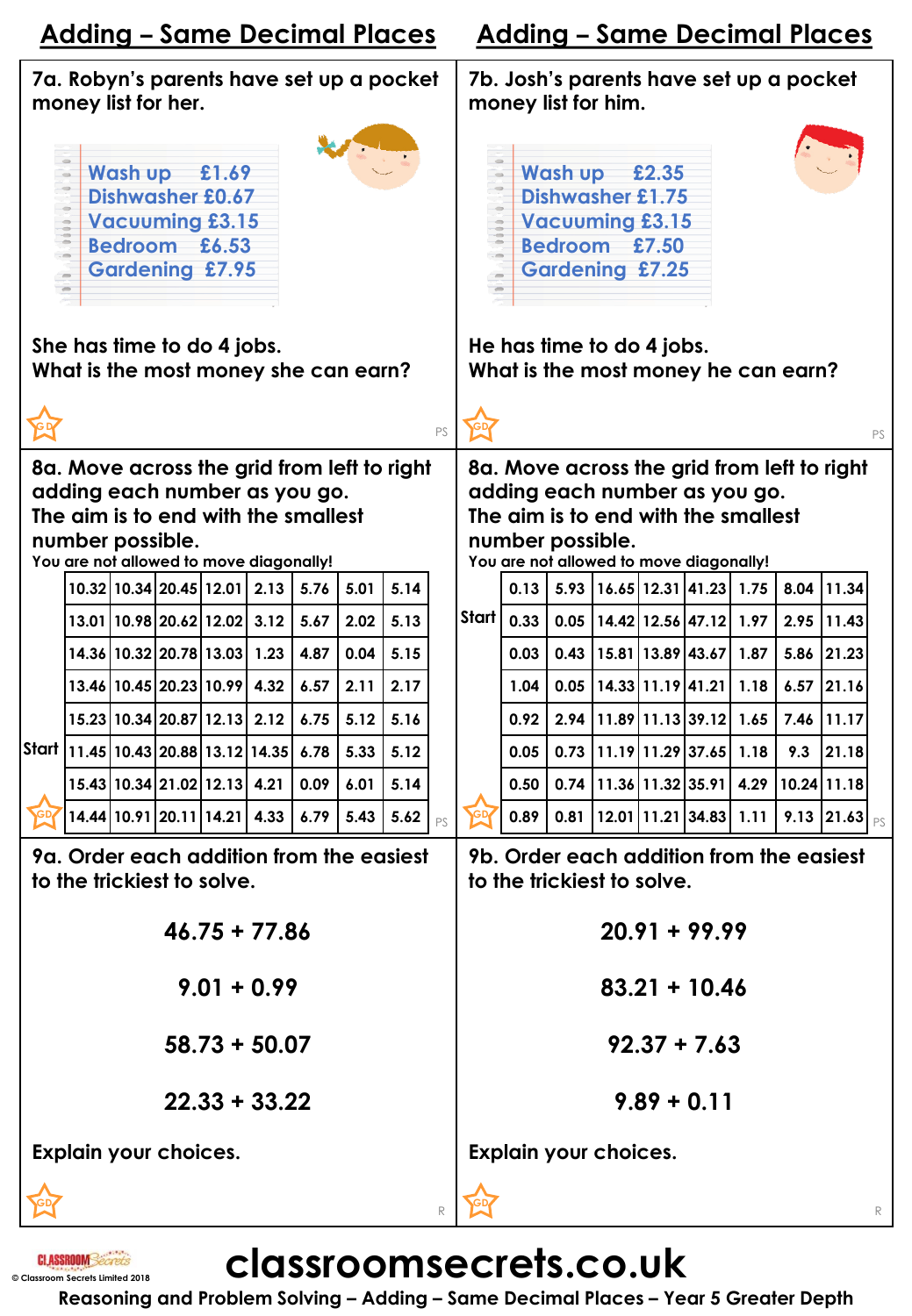## **Reasoning and Problem Solving Adding – Same Decimal Places**

#### **Developing**

**1a. £0.50 + £0.45 = £0.95**

**2a. 0.87**

| 1.87  |  |                            |                                                    |
|-------|--|----------------------------|----------------------------------------------------|
|       |  | $0.25$ 0.05 0.38 0.01 0.06 |                                                    |
| Start |  |                            | $\longrightarrow$ 0.12 0.51 0.34 0.45 0.14         |
|       |  |                            | $0.5 \mid 0.05 \mid 0.18 \mid 0.03 \mid 0.03 \mid$ |
|       |  |                            | $0.02$ 0.55 0.92 0.51 0.74                         |
|       |  |                            | $0.62$   0.02   0.62   0.03   0.04                 |

**Children's answers below may vary but should show consideration of exchanges, known facts such as bonds and complements.**

| 3a. |               | 1 because it has no                                      |
|-----|---------------|----------------------------------------------------------|
| 2   | $0.15 + 0.15$ | exchanges and easily known<br>sums.                      |
| 3   | $0.49 + 0.29$ | 2 as although there is an<br>exchange it is a known fact |
|     | $0.21 + 0.21$ | $0.05 + 0.05 = 0.1$ .<br>3 as there is one exchange      |

**but also a more difficult sum.**

#### **Expected**

### **4a. £1.67 + £2.55 + £6.72 = £10.94 5a. 21.24**

|       |      |  |                                | $1.23$   2.03   1.42   3.01   6.95   4.03   9.96                        |
|-------|------|--|--------------------------------|-------------------------------------------------------------------------|
| Start |      |  |                                | $1.41$ 2.54 3.05 5.87 3.75 5.82 9.03                                    |
|       |      |  |                                | $2.31 \mid 2.45 \mid 1.99 \mid 4.89 \mid 7.35 \mid 5.35 \mid 1.03 \mid$ |
|       |      |  |                                | 4.45   9.97 2.58 0.23   1.02   4.07   2.45                              |
|       | 1.01 |  | $5.1$ 0.94 3.89 0.01 3.96 2.31 |                                                                         |
|       |      |  |                                | $2.04$   2.09   3.65   2.79   2.09   5.92   1.41                        |
|       |      |  |                                | $8.96$   9.01   2.4   3.00   3.02   3.94   1.23                         |

**Children's answers below may vary but should show consideration of exchanges, known facts such as bonds and complements. 6a.**

| $9.17 + 0.97$ | 1 because there is only one<br>exchange and only one digit to<br>add.                                     |  |
|---------------|-----------------------------------------------------------------------------------------------------------|--|
| $0.05 + 4.25$ | 2 as there are no exchanges,<br>but more digits to add.                                                   |  |
| $2.65 + 9.65$ | 3 as there are 3 exchanges to<br>complete the calculation.                                                |  |
| $4.12 + 1.24$ | 4 because there are 3<br>exchanges, one of which<br>crosses the decimal and the<br>tens column is needed. |  |

## **Reasoning and Problem Solving Adding – Same Decimal Places**

### **Developing**

## **1b. £0.45 + £0.45 = £0.90**

**2b. 0.99**

| . U.77                                        |  | $0.04$ 0.03 0.5 0.02 0.04                                     |  |
|-----------------------------------------------|--|---------------------------------------------------------------|--|
|                                               |  | $0.26$ 0.11 0.1 0.09 0.07                                     |  |
|                                               |  | $\vert 0.15 \vert 0.17 \vert 0.01 \vert 0.08 \vert 0.2 \vert$ |  |
| $\rightarrow$ 0.4 0.13 0.2 0.18 0.24<br>Start |  |                                                               |  |
|                                               |  | $0.06$ 0.13 0.12 0.04 0.01                                    |  |

**Children's answers below may vary but should show consideration of exchanges, known facts such as bonds and complements. 3b. 1 because it has no** 

|              |                 | T DECOUSE II NOS NO                                                               |
|--------------|-----------------|-----------------------------------------------------------------------------------|
| $\mathbf{2}$ | $0.36 + 0.3$    | exchanges and easily known<br>sums.                                               |
| 3            | $0.91 + 0.09$   | 2 as it requires knowledge of 0<br>as a place holder in the<br>hundredths column. |
| $\mathbf{1}$ | $0.06 + 0.23$   | 3 as the exchange will take<br>the number past the decimal                        |
|              | <b>Expected</b> | point into the ones.                                                              |
|              |                 |                                                                                   |

#### **4b. £2.93 + £4.65 + £7.25 = £14.83 5b. 14.94**

|       |      |                                                  |  |                                 | $1.21$   2.45   5.43   2.04   1.02   0.92   1.02 |
|-------|------|--------------------------------------------------|--|---------------------------------|--------------------------------------------------|
|       | 1.41 |                                                  |  |                                 | $ 3.64 $ 4.32 $ 3.98 $ 4.03 $ 3.09 $ 5.53 $ $    |
|       | 4.31 | 3.97 3.01 2.04 0.93 2.03                         |  |                                 | 2.3                                              |
| Start |      | $2.42$   2.01   2.96   2.15   1.73   1.04        |  |                                 | 4.08                                             |
|       | 6.03 |                                                  |  | $1.02$ 0.91 1.02 4.98 0.08 3.04 |                                                  |
|       |      | $2.03$   3.02   2.33   1.99   5.32   1.24   1.32 |  |                                 |                                                  |
|       | 7.93 |                                                  |  | $1.03$ 3.12 4.29 0.74 4.01      | 0.91                                             |

**Children's answers below may vary but should show consideration of exchanges, known facts such as bonds and complements. 6b.**

**1 because there are no exchanges and easy additions. 2 as there is one exchange with an easy addition. 3 as there are 2 exchanges but they are similar calculations for each. 4 is the most complex because 1 4.44 + 2.22 3 0.33 + 0.77 2 0.09 + 1.11 4 4.32 + 6.78**

**although they are all number bonds, they all impact on each other through exchanges.**

#### **CLASSROOM**Secrets **© Classroom Secrets Limited 2018**

# **classroomsecrets.co.uk**

**Reasoning and Problem Solving – Adding – Same Decimal Places ANSWERS**